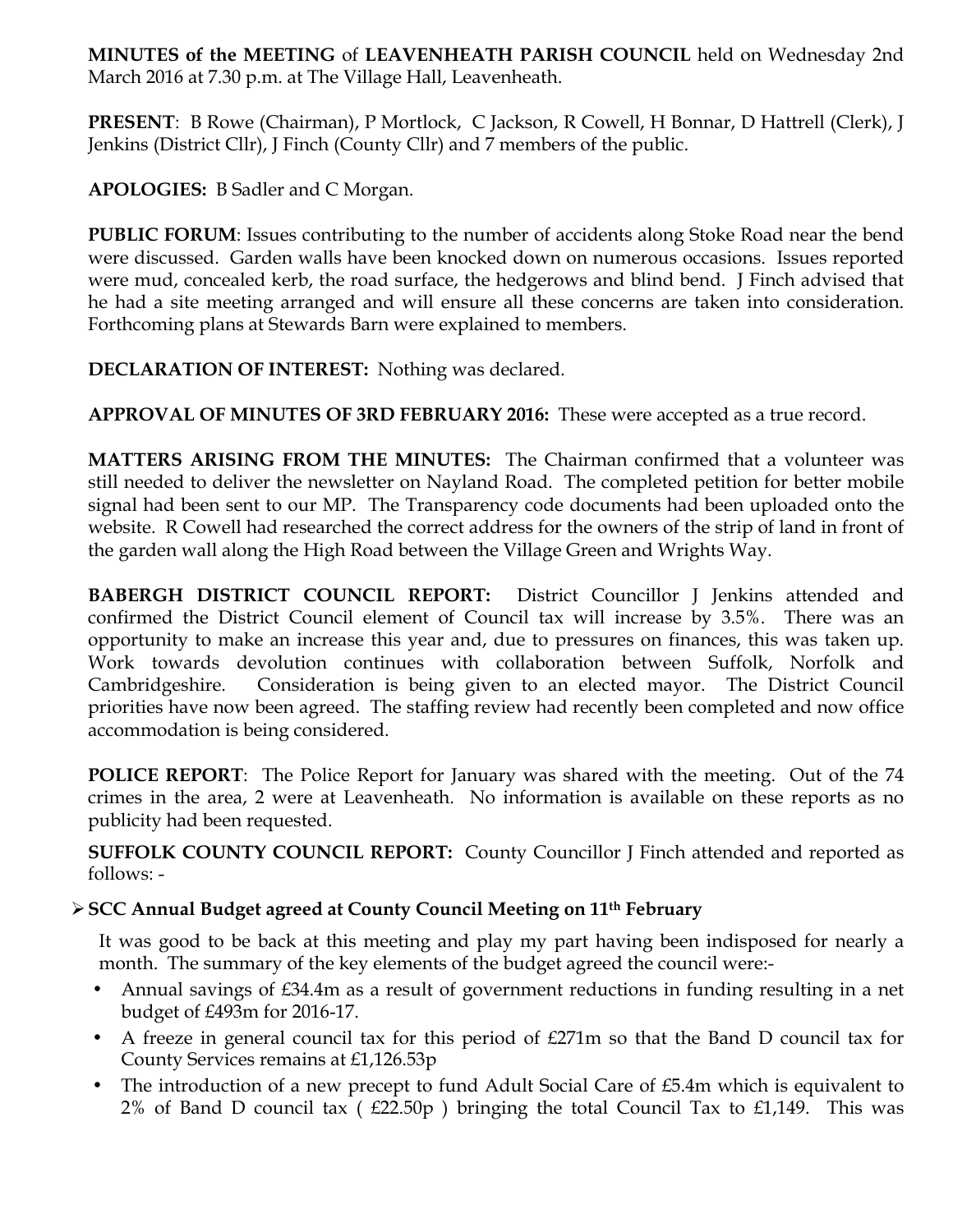introduced to recognise the impact of the significant increases made by the government to the minimum wage and living wage over the next two years.

Your county council has faced some stiff challenges in the preparation of this budget plan but is confident that you will continue to receive the services you expect from a responsible county council administration.

## Ø**Suffolk County Council's Children's Services are rated GOOD by Ofsted**

Following the publication of its inspection report on 11th February, it praises the work of the council in protecting and looking after children and young people, with some areas of outstanding practice highlighted in the report. The inspection was carried out for 4 weeks between 23 November – 17 December 2015 .

Ofsted's report highlights that "Leaders have a comprehensive understanding of what needs to be achieved and have made sustained progress since the inspection of services for looked after children in 2010 and child protection in 2013, which both were judged to be adequate". It says "Suffolk County Council is led by dynamic and capable leaders and managers and is delivering a good service overall to children and their families."

Suffolk County Council's Cabinet Member for Education, Skills and Children's Services, Cllr Gordon Jones said: "I am absolutely delighted that we have received this GOOD rating from Ofsted. This achievement is testament to the work and commitment of all our staff at the authority and the support they receive from local community partners who share our drive and focus to protect vulnerable children and young people in Suffolk, and support their families.

## Ø **Consultation to shape the future of Suffolk Fire and Rescue Service**

The consultation, which ended on 22nd February, sought views on a range of specific proposals for changing the way the fire and rescue service is set-up across the county. The changes have been proposed to meet the on-going reductions in funding for the fire service and also to reflect the more than 30 per cent reduction in 999 call demand over the last 10 years.

Engagement events were held in Bury St Edmunds, Ipswich, Lowestoft and Sudbury and the county council has received around 1,500 completed questionnaires and almost 200 enquiries from people engaging with the consultation. The aim was to ensure that as many people as possible had their say on these proposals. Details of the proposals can be found on Suffolk Fire and Rescue Service's web page: www.suffolk.gov.uk/fireredesign.

The consultation feedback is now being reviewed. This will help to shape future recommendations, which will be presented to the Council's Cabinet on Tuesday 17 May 2016.

**CORRESPONDENCE:** The report had been issued ahead of the meeting and key areas were discussed. The Chairman thanked the Clerk for responding to a resident suggesting that he contacts Babergh Environmental Department about noise concerns. R Cowell had reported fly tipping to the District Council in the layby ahead of Honey Tye on the A134, it was agreed to ask the District Council to reinstate a litter bin at this location - **Action Clerk**. P Mortlock will provide a sketch of the proposed siting of a dog bin to enable to Clerk to check whether it is a servicable location for the District Council Contractors - **Action P Mortlock and Clerk.** The Chairman mentioned the Dedham Vale AONB Annual Forum which she commended as an activity. This year it is to be held on 12th May. A brochure in respect of a perch seat for the Bus Shelter was put in the circulation envelope.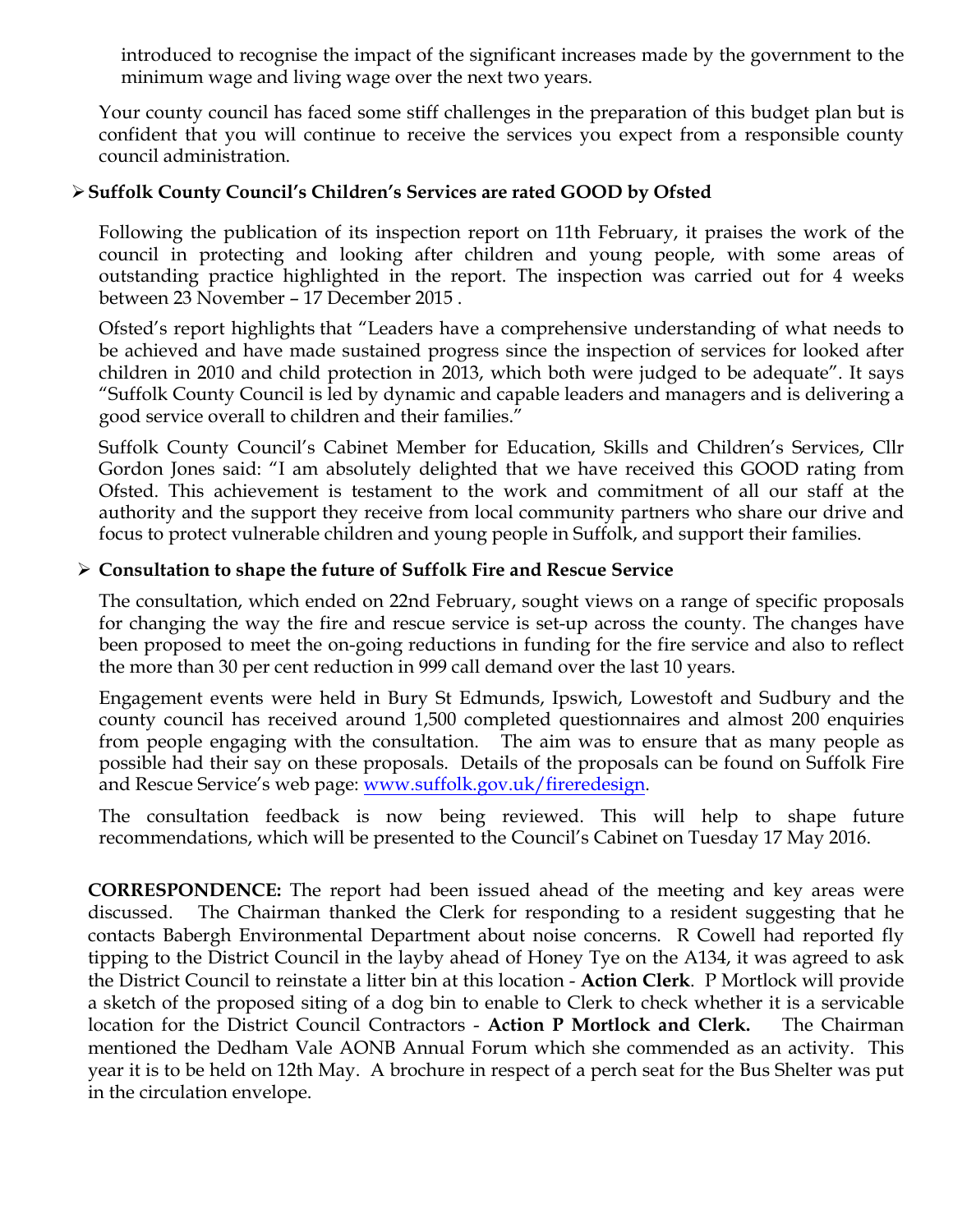**HIGHWAYS**: C Jackson reported on a meeting with P Gant, SCC Highways. Investigations are being made into the drainage problem in Locks Lane.

**FINANCE:** The bank balances as at 27th February 2016 were **£15454.20** in the Community Account, **£15264.50** in the Reserve Account making a total of **£30718.70**. A list of expenses from the Circular Path project were handed to R Cowell to assist him to finalise the project costs.

**The following were authorised for payment: -**

| 1370               | 426.91 | D K Hattrell               | Clerk's Salary           |
|--------------------|--------|----------------------------|--------------------------|
| 1371               | 92.92  | <b>Inland Revenue Only</b> | Clerk's ddtns & ERS NIC  |
| 1372               | 148.58 | <b>SCC</b> - Pension ACC   | Clerk's Pension          |
| Between Meetings:- |        |                            |                          |
| Funds Tr           | 393.86 | Cox Landscapes             | Materials for circ paths |
| Funds Tr           | 577.00 | <b>Spingold Graphics</b>   | Brochures for circ paths |
|                    |        |                            |                          |

## **Total £1639.27**

**CIRCULAR PATH PROJECT:** R Cowell outlined the remainder of work required to the circular paths although he was satisfied that the work will be substantially completed in time for finalisation of the grants. It was agreed for the Clerk to send letters of thanks and brochures to the representatives from Suffolk Wildlife Trust who assisted with the project **- Action Clerk.** 

**FOOTPATHS:** R Cowell had received an electronic report. All paths had been substantially reviewed and notes of any issues passed to County Council Right of Way. Kingsland Lane is now blocked to illegal traffic.

**VILLAGE HALL:** There was no report other than to confirm that the hall now has a donated piano.

**ANNUAL PARISH MEETING:** A date of Tuesday 24th May was agreed subject to agreement from the regular hirers - the Scouts. The Clerk will liaise **- Action Clerk.** 

**REPORTS AND QUESTIONS FROM CHAIRMAN AND MEMBERS**: C Jackson asked for thanks to go to Ian Gibbons and Dave Gardiner for regular litter picking - **Action Clerk**. H Bonnar reported on the SALC Meeting. The Chairman mentioned discussion with Stoke By Nayland about the almshouses.

The meeting closed at **9.40 p.m.**